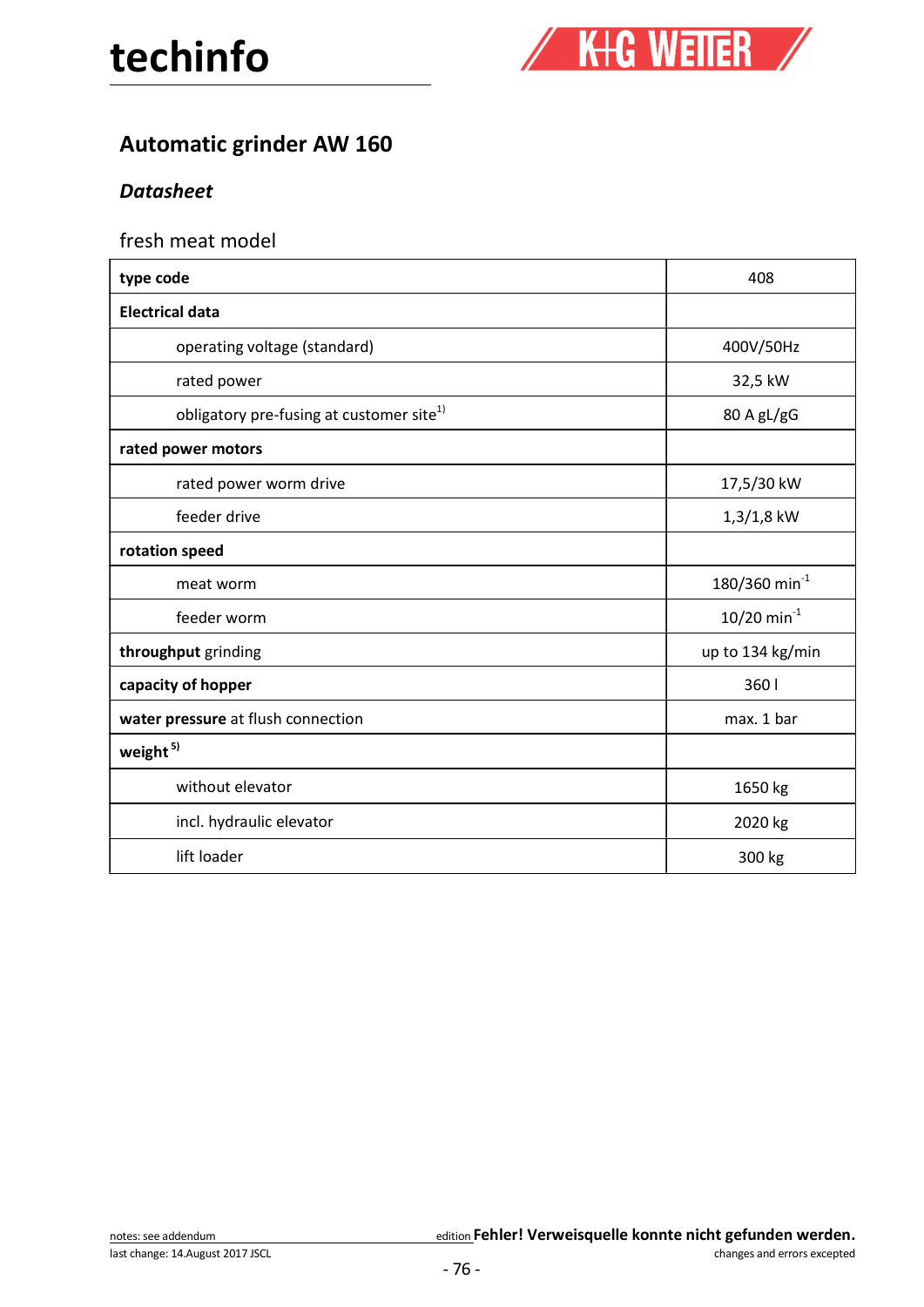

## Automatic grinder AW 160

### **Datasheet**

## fresh and frozen meat model

| rated power motors |                              |  |
|--------------------|------------------------------|--|
| meat worm drive    | 17,5/30 kW                   |  |
| feeder drive       | $1,3/2/2,4$ kW               |  |
| rotation speed     |                              |  |
| meat worm          | $140/280$ min <sup>-1</sup>  |  |
| feeder worm        | $5/8/16,5$ min <sup>-1</sup> |  |
| throughput         |                              |  |
| fresh meat         | up to 103 kg/min             |  |
| frozen meat*)      | up to 27 kg/min              |  |

 $\check{ }$ ) frozen meat cutted up to pieces as big as a fist

|  | notes: see addendum |  |  |  |  |  |
|--|---------------------|--|--|--|--|--|
|  |                     |  |  |  |  |  |

#### edition Fehler! Verweisquelle konnte nicht gefunden werden.

last change: 14.August 2017 JSCL and the state of the state of the state of the changes and errors excepted